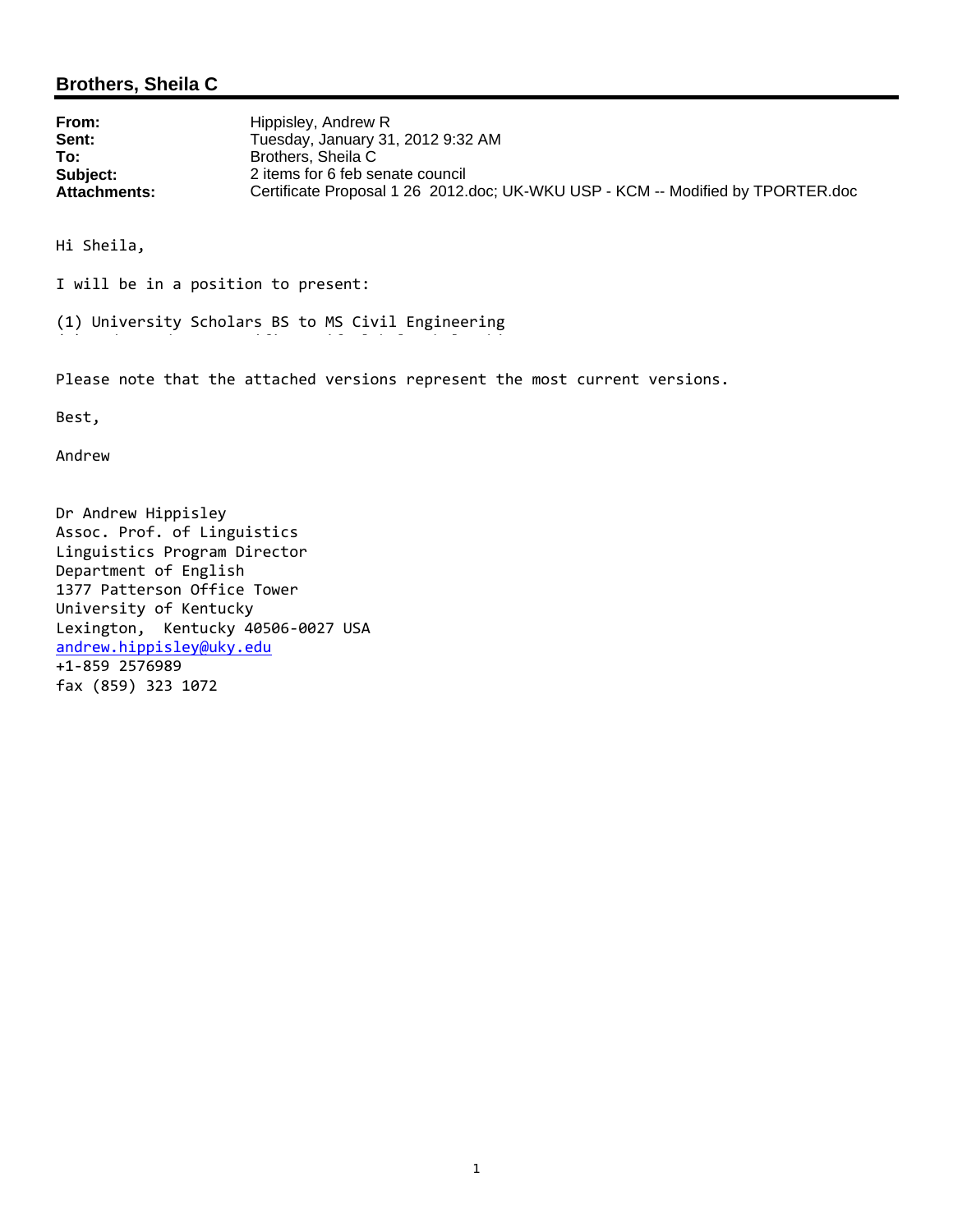# **UK University Scholars Combined BS-MS Program** *<Revised November 28, 2011>*

The WKU-UK joint Civil Engineering program is a collaborative program between Western Kentucky University and the University of Kentucky leading to a Bachelor of Science degree. Students in this program are considered students of both institutions by the joint program agreement, and are strongly encouraged to pursue graduate studies in Civil Engineering. Current UK CE students are eligible to apply to the UK University Scholars Combined BS-MS Program in Civil Engineering; we are proposing here to extend this eligibility to WKU students enrolled in the joint CE BS program. This would allow WKU students to earn a Master of Science in Civil Engineering (MSCE) degree from UK. After admission to the program, the benefits to the WKU student would be the same as those for UK students, as follows:

- The student may apply up to six hours of 500-level UK courses, taken as an undergraduate in the joint program toward his/her MSCE at UK. However, the faculty in these courses must be informed by the student that he/she should be treated as a graduate student.
- The student may be able to complete his/her last semester at UK and take advantage of the 6-hour BS-MSCE double count.

Students seeking admissions to the UK University Scholars Program may apply for entry to the program after completing at least 90 credit hours of the undergraduate Civil Engineering curriculum. No less than 30 of these credit hours must be in CE prefix courses. Students must also have an overall undergraduate GPA not less than 3.2, and a GPA not less than 3.5 for all CE prefix courses at the time of application to the program. Students must also take the Graduate Record Examination (GRE), and the scores must be available prior to entry. Student applicants must have a combined score on the verbal and quantitative portions of the GRE of at least 1,000.

Students admitted into the UK University Scholars Program in Civil Engineering have two options for completing a Master of Science in Civil Engineering (MSCE) degree. These options are as follows, and are no different from the options available to all UK MSCE students:

- Option A: Thesis option: 24 credit hours of course work plus thesis. The thesis counts as six credit hours. This is a research oriented MSCE.
- Option B: Non-thesis option: 30 credit hours of course work. This is a course oriented MSCE.

## **MSCE Thesis Option A:**

All students choosing the thesis option complete a minimum of 24 credit hours. At least 12 credit hours must be at the 600 or 700 levels.

## **MSCE Non-thesis Option B:**

There are two established and university-approved non-thesis sub-options available to students enrolled in the UK MSCE program, and these two options would also be available to WKU (and UK) students enrolled in the University Scholars Combined BS-MS Program.